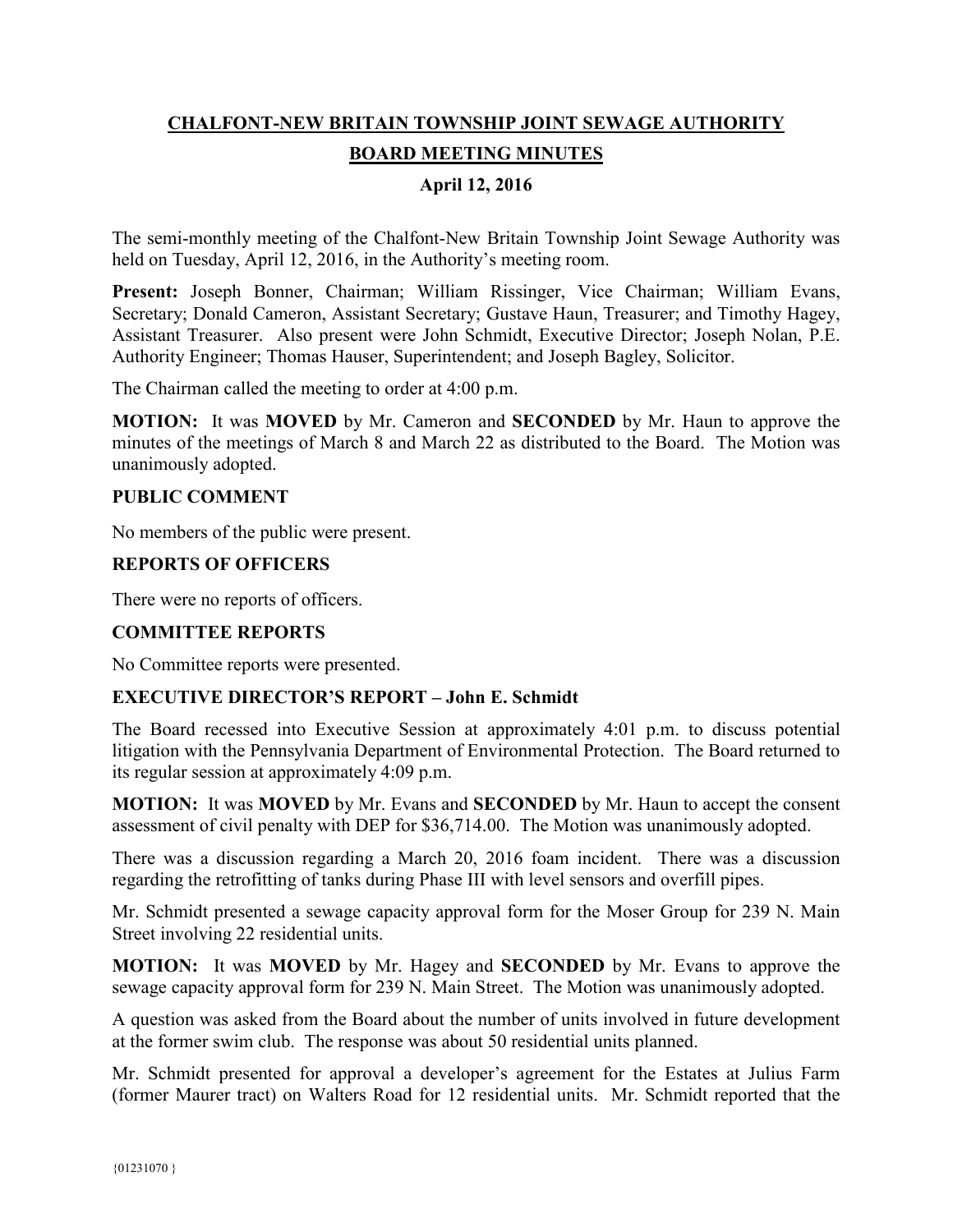developer's agreement has been signed by the developer and recommends it for approval contingent on payment of the tapping fee and deposit of a construction escrow in the form of a letter of credit.

**MOTION:** It was **MOVED** by Mr. Hagey and **SECONDED** by Mr. Cameron to accept the developer's agreement contingent on receipt of the tapping fee and the letter of credit. The Motion was unanimously adopted.

Mr. Schmidt discussed the proposed bike trail by Doylestown Township. He reported that he had a meeting with a member of the Township committee that is in charge of planning the bike trail. The plans of the Township were discussed. The Board reviewed aspects of the proposed trail on the property of the Authority including the proposal for 6 parking spaces.

The Facilities Committee will meet to inspect the proposed location on Friday, April 22. It is expected that construction will begin in the Summer of 2016.

In response to an inquiry, Mr. Nolan stated that Phase III will take approximately 450 days.

There was a discussion regarding a proposed donation to the Bucks County Science Fair.

Mr. Schmidt inquired about any interest in attendance of the PMAA dinner in May. Messrs. Bonner and Rissinger plan to attend.

## **ENGINEER'S REPORT – Joseph Nolan, P.E.**

Mr. Nolan reported that executed contracts had been received from the successful bidders for the Phase III project. A pre-construction meeting will be scheduled and afterwards a notice to proceed will be issued.

Mr. Nolan presented Requisition No. 160 for capital expenditures in the amount of \$2,719.72 for computers and recommended approval.

**MOTION:** It was **MOVED** by Mr. Rissinger and **SECONDED** by Mr. Haun to approve Requisition No. 160 in the amount of \$2,719.72. The Motion was unanimously adopted.

Mr. Nolan next presented Requisition No. 203 for capital improvements in the amount of \$11,083.03 for Phase III engineering and legal expenses.

**MOTION:** It was **MOVED** by Mr. Haun and **SECONDED** by Mr. Cameron to approve Requisition No. 203 in the amount of \$11,083.03. The Motion was unanimously adopted.

# **SOLICITOR'S REPORT – Joseph Bagley, Esquire**

Mr. Bagley had nothing to report.

## **TREASURER'S REPORT – Gustave Haun, Treasurer**

Mr. Haun had a question regarding an expenditure for Thomas Walsh. Mr. Schmidt reported that it was a refund to a customer due to a deduct meter which was read but inexplicably was not reflected on his bills.

Mr. Haun reviewed the general operating expenses for the month of \$277,101.22, previously approved capital expenditures resulting in total operating expenditures for the month of \$279,820.94. He then reviewed the previously-approved Requisition No. 203 along with the